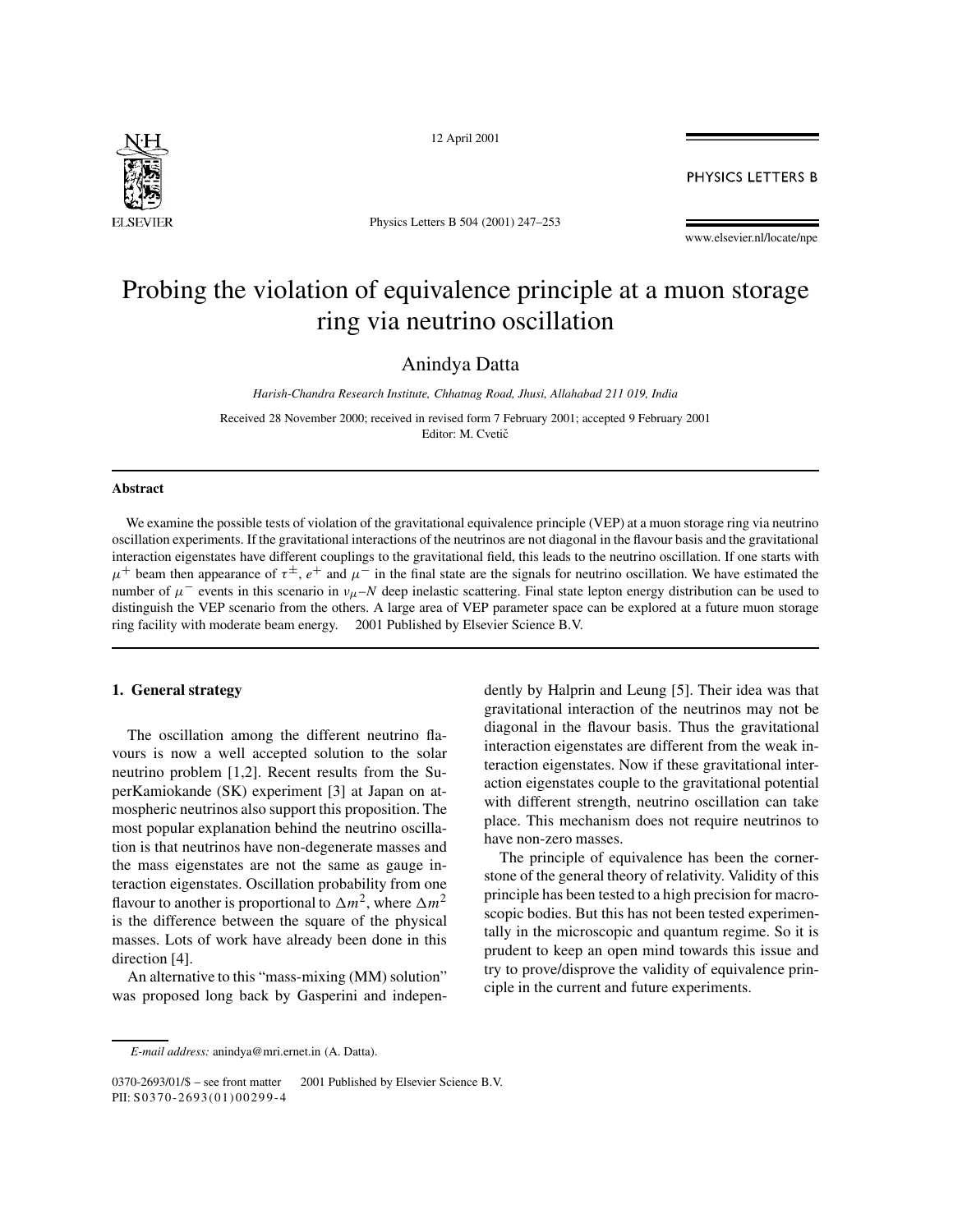For a two flavour oscillation picture,  $1$  the most general expression for the transition probability is given by,

$$
P_{i \leftrightarrow j} = \sin^2 2\theta \sin^2 \left(\frac{\pi L}{\lambda}\right).
$$
 (1)

L is the base-line length (distance which neutrinos traverse from the source to the detector),  $\theta$  is the usual mixing angle.

Expressions for  $\lambda$  for the two cases (MM and VEP) are,

$$
\lambda = \frac{4\pi E_v}{\Delta m^2}
$$
 (MM)  
=  $\frac{2\pi}{E_v \phi \Delta f}$  (VEP). (2)

In the above equations,  $E<sub>v</sub>$  is the neutrino energy.  $\Delta f$  (=  $f_1 - f_2$ ) represents the difference between the coupling strengths of the two gravitational eigenstates with gravitational potential  $\phi$  and it quantifies the violation of equivalence principle in the neutrino sector. The basic difference between the two cases, on the dependence of  $E<sub>v</sub>$ , is evident. So their predictions can be different altogether. This alternative has attracted many people and a lot of work has been done [6]. Oscillation probability induced by VEP is,

$$
P = \sin^2 2\theta \sin^2 (2.538 \times 10^{18} L E_v \Delta f \phi).
$$
 (3)

Here, L is expressed in kilometres and  $E<sub>v</sub>$  in GeV. We will assume that  $\phi$  remains unchanged over the neutrino path. But, this is not very crucial for our purpose, we will parametrise VEP by the product  $\phi \Delta f (\equiv \Delta F)$ . Some recent work [7], analysing the SK solar neutrino data, gives the best fit value for this parameter. This comes out to be as small as  $10^{-24}$  for maximal mixing.

In this Letter, we will try to explore the possible signals of VEP at a muon storage ring. Here, we assume the sample design, for muon production, capture, cooling, acceleration and storage as given in Ref. [8]. Number of available muons directed to the neutrino detector of per year is  $10^{20}$  (one can have  $\mu^+$  or  $\mu^-$ ). For the purpose of illustration, we start with  $\mu^+$  beam. These positively charged muons will produce  $\sim 10^{20}$   $\bar{v}_{\mu}$ s and same number of  $v_e$ s. Muon anti-neutrinos (or electron neutrinos) thus produced, traverse a distance L before colliding on a fixed target. For a sufficiently energetic initial muon beam, neutrino–nucleon (in the target material) interaction is in the deeply-inelastic regime. Now, on their way to the detector, if some  $\bar{v}_{\mu}$ s are oscillated to  $\bar{v}_{e}$  or  $\bar{v}_{\tau}$ s, in the final state we may observe  $\tau s$  or es with the same sign with the initial muon beam, via neutrino nucleon charged current interaction. The  $v_e$ s (also coming from  $\mu$  decay) may transform to  $v_{\mu}$ s or  $v_{\tau}$ s, which can be the source of  $\mu$ <sup>-</sup>s or  $\tau$ <sup>-</sup>s. We will call them wrong sign  $\mu$ s or  $\tau$ s, as they have opposite charge to the initial  $\mu$ -beam. The un-oscillated  $\bar{\nu}_{\mu}$  $(v_e)$ s can only give rise to  $\mu^+(e^-)$ s. So appearance of  $\tau$  leptons of either sign and negatively charged muons or positively charged electrons are definitely the signal for neutrino oscillation at a muon storage ring with positively charged muon-beam. These issues have been studied in detail earlier [9] in the context of MM scenario. Here we will mainly concentrate on the results for  $\mu^-$  appearance in the final state. This means our focus is on the  $v_e \leftrightarrow v_\mu$  oscillation due to VEP. We will see in the following, that  $\mu^$ event rate in MM scenario is negligibly small with presently SK allowed values for  $\Delta m_{e\mu}^2$  and  $\sin^2 2\theta$ . So appearance of considerable number of  $\mu^-$  events at a muon storage ring, is a signature which goes against the MM solution to neutrino oscillation problem. So the charge identification for the muons is necessary for the study of neutrino oscillation physics. This seemed to be achievable according to the Ref. [8]. VEP solution does not fit very well to the  $v_{\mu}-v_{\tau}$ oscillation data from SK. So we will not calculate the  $\tau^+$  appearence rate in the following.

For lower values of energy of the initial muonbeam,  $\tau^-$  cross-section is slightly lower than the  $\mu^$ case due to the phase space suppression. Furthermore, for tau in the final state, above cross-section has to be multiplied by appropriate branching ratio of  $\tau$ . Generally one prong hadronic or leptonic decay channel is the cleanest way to detect a  $\tau$ . Former has a branching ratio of 45% whereas the later has of 17%.

Number of  $\mu^-$  events coming from neutrino–nucleon DIS can be obtained by folding the charged current cross-section by oscillation probability, neutrino flux and finally by the total number of nucleons,  $N_n$ , present in the fixed target. This last quantity depends

<sup>&</sup>lt;sup>1</sup> We will stick to this in the present analysis due to simplicity. But this is sufficient to illuminate the underlying principle.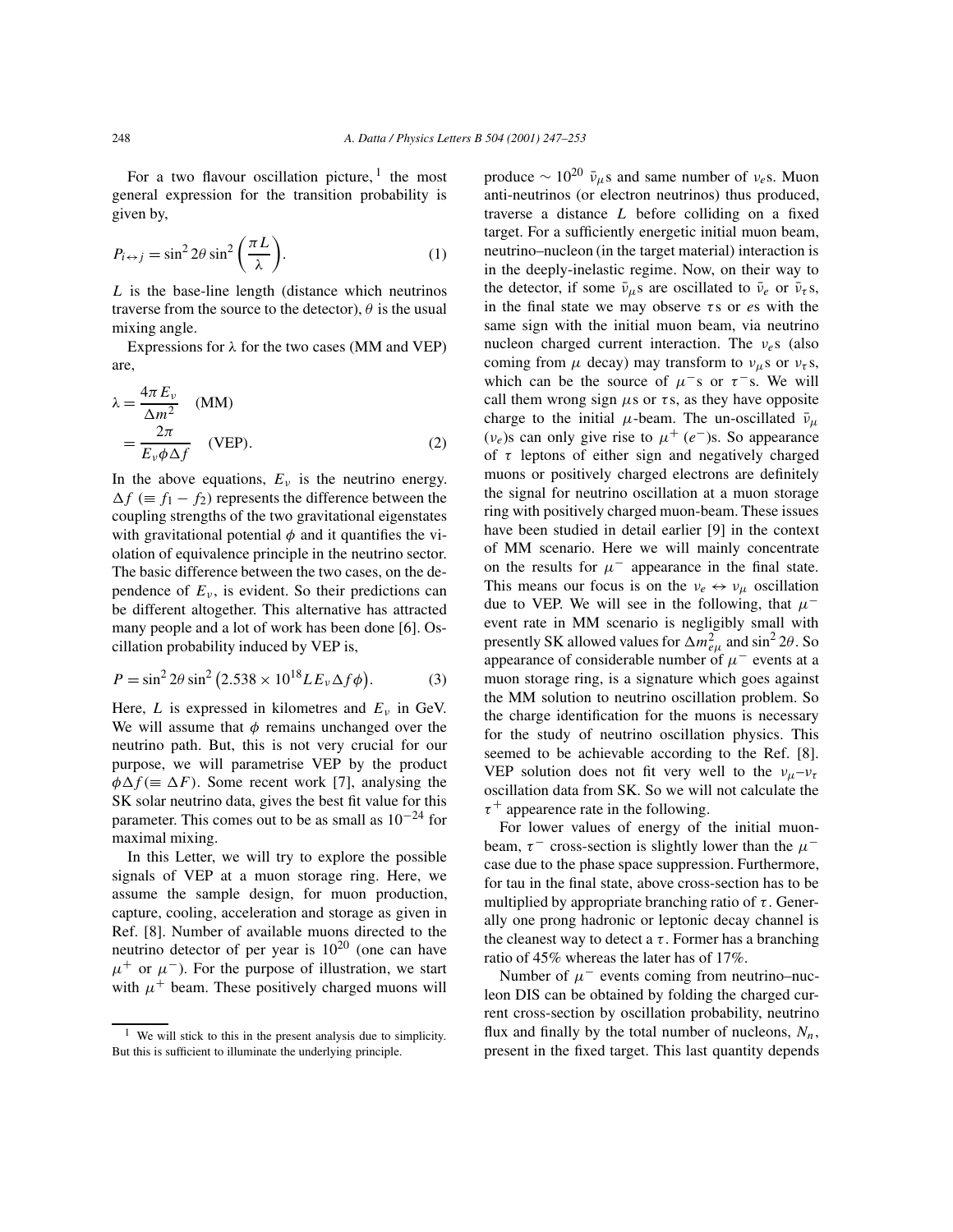on the amount of the target material present

$$
N_{\mu} = N_n \int \sigma(v_{\mu} + N \to \mu^{-} + X) \times \frac{dN_{\nu}}{dE_{\nu_e}} P(v_e \leftrightarrow v_{\mu}) dE_{\nu_e}.
$$
 (4)

We present our results for 1 kT of the target material.  $2$  For any other detector size these results can easily be scaled. The charged-current neutrino–nucleon cross-section is calculated assuming almost the same number of protons and neutrons, present in the target material. The expression for the same is not given here but can be obtained in several places [8,9]. Our results are based on a simple parton level Monte-Carlo event generator. We have not incorporated any detector effects. Even incorporating these, the essence of our analysis will remain the same. We have used CTEQ4LQ parametrisations [10] for the parton distribution functions to estimate the above cross-section.

Neutrino flux depends on the number of neutrinos, initially present. At a muon storage ring this number is equal to the number of muons present in the beam. Neutrino flux also depends on energy/angular distribution of the neutrinos coming from  $\mu$  decay. We will elaborate more on this in the following.

The area of the target and the base-line length, L, define a cone with half angle  $\theta_d$ , which can be written as  $R_d = L\theta_d$ . ( $R_d$  is the radius of the detector if we assume it has a circular cross-section.) Thus the choice of detector size for a long-baseline experiment must differ with that of a short base-line experiment and also depends on the energy of the muon-beam. If the muon-beam energy is increased, neutrinos coming from muon decay, become more and more boosted in the muon direction. This effectively increases the luminosity of neutrino-beam. A higher effective luminosity of the incident neutrino-beam can be achieved with a sufficiently high energy beam and/or by decreasing the effective area of the target (keeping the amount of target material fixed). In our event generator, we only consider those νs, for which  $\theta_{\mu,\nu} < \theta_d$ . ( $\theta_{\mu,\nu}$  is the angle between the decaying muon-beam and the neutrino.) Of course this is fully determined by the muon decay kinematics. In this analysis we will assume a fixed detector size with

 $R_d \sim 6$  mts. Target area corresponding to this radius are similar to that of proposed ICANOE detector [11].

# **2. Discussion of the results**

In Fig. 1, we present variation of the number of wrong sign muon events coming from  $v_\mu$ –N DIS experiments for VEP scenario. Number of tau events, from  $v_{\tau}$ –N scattering will almost be the same as this. We have chosen  $\Delta F = 2 \times 10^{-24}$  and sin<sup>2</sup> 2 $\theta$  as 1. Choice of these parameter values are from Ref. [7]. They have used the SK solar neutrino data, to calculate the best fit values of  $\Delta F$  and  $\sin^2 2\theta$ . The only other bounds on these two parameters come from the LSND and E776 experiment at BNL [12]. Ref. [7] constrains  $\Delta F$  responsible for the  $v_e \leftrightarrow v_x$  ( $x \equiv \mu, \tau$  or stetrile) oscillation. The other one [12] constrains the same parameters for  $v_e \leftrightarrow v_u$  oscillation.

We will not present here the  $\tau^+$  event rate from  $\bar{v}_{\tau}$ –N scattering. VEP solution to atmospheric  $v_{\mu}$ – $v_{\tau}$ oscillation is disfavoured by the the SK data [13–15]. In Refs. [14,15], a  $\chi^2$  analysis has been done with SK atmospheric neutrino data, assuming a general



Fig. 1. Number of  $\mu^-$  events coming from  $v_{\mu}$ –N DIS at a muon storage ring with  $\Delta F = 2 \times 10^{-24}$  and sin<sup>2</sup>  $2\theta = 1$ .  $A_d$  is the area of the target.

<sup>&</sup>lt;sup>2</sup> This corresponds to  $N_n = 6.023 \times 10^{32}$ .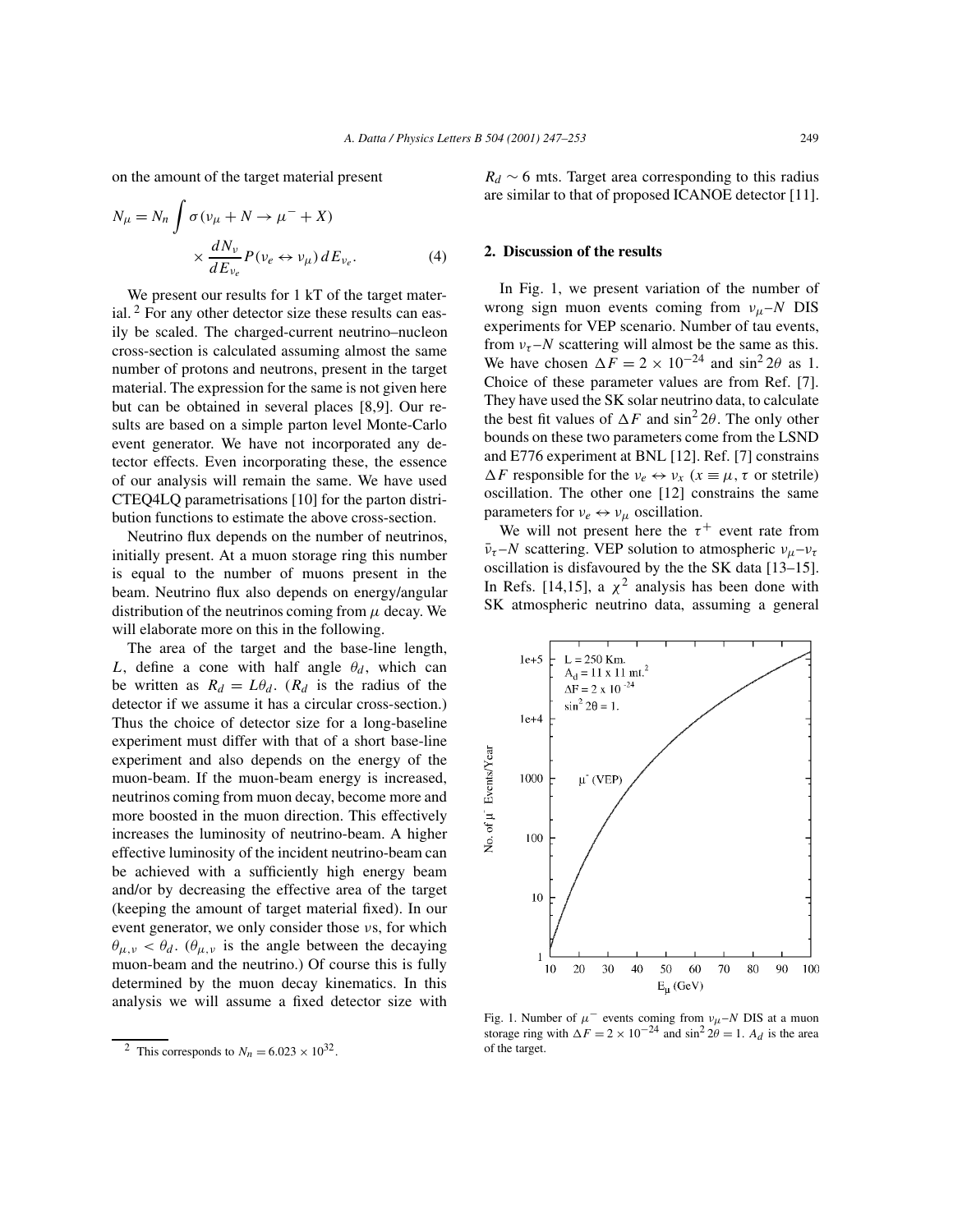power law dependence of oscillation probability on the neutrino energy ( $\sim E^n$ ). Minimum  $\chi^2$  is obtained for  $n = -1$ , i.e., for the MM scenario.

But it should be borne in mind that along with this indirect evidence ( $\chi^2$  analysis in the Ref. [14–16]) against the VEP solution to the atmospheric  $v_{\mu}-v_{\tau}$ oscillation, one also should look for some direct evidences to disprove such propositions. Neutrino factory with a huge and precisely known neutrino flux is an ideal place for this.  $\bar{v}_\mu \leftrightarrow \bar{v}_\tau$  oscillation due to VEP and subsequent  $\bar{v}_{\tau} - N$  scattering can produce  $\tau^+$  events. The search for  $\tau$  appearence in final state will be one of the major goals of neutrino oscillation experiments. So we would not have to pay some extra price to look for  $\tau^+$  signal which can can arise from VEP in neutrino sector.

We have checked that event rates remain almost unchanged for two baseline lengths (first one, 250 km, corresponds to a baseline from Kamioka to KEK and the second one, 740 km, corresponds to a baseline from CERN to Gran Sasso or from Fermilab to Soudan experiment) over the energy range we used in Fig. 1. For the values of neutrino energy and  $\Delta F$ we have used, oscillation probability grows quadratically with  $L$ . At the same time, for a fixed target area and size, effective luminosity of colliding neutrinos decreases with  $L$ , due to the decrement of the detection cone subtended by the target. These two effects compensate each other, for the detector area we have chosen. We checked that for a sufficiently large target area, and/or sufficiently high muon-beam energy, when almost all the neutrinos coming from muon decay can be intercepted by the target (i.e., when neutrino flux becomes independent to  $L$ ), the event rate indeed grows quadratically with L.

Number of  $\mu^-$  events in MM scenario, when calculated using SK allowed values for mass<sup>2</sup> difference and mixing angle ( $\Delta m_{e\mu}^2 = 2 \times 10^{-5} \text{ eV}^2$ , sin<sup>2</sup> 2 $\theta = 1$ . These values are for MSW solution. Vacuum solution gives  $\Delta m_{e\mu}^2 \sim 10^{-10} \text{ eV}^2$  [17]), comes out to be small compared to the VEP scenario over the range of muon energies we are interested and is beyond the scale used in Fig. 1. The other source of  $\mu^-$  is from the  $\tau^-$  (produced in  $v_{\tau}$  – N interaction) decay. But this rate is further suppressed by  $\tau \rightarrow \mu$  branching ratio. Thus the appearance of  $\mu^-$  in final state (starting with  $\mu^+$ beam), is a definite signature of neutrino oscillation not originated by MM scenario. Appearance of  $\mu^-$  in

the final state may also be accounted by the R-parity violating  $\mu$ -decay and/or  $\nu - N$  interaction [18].<sup>3</sup>

We confine our discussion to the appearance of wrong sign muons in the final state. Wrong sign  $\tau$ event rate will be somewhat lower (due to phasespace suppression) than this if difference of couplings between  $v_{\mu}$  and  $v_{\tau}$  to the gravitational potential is at the same ballpark of  $v_\mu$  and  $v_e$ . Apart from Ref. [7], the only bound on the  $\Delta F$ , coming from two terrestrial experiments (LSND and E776) are not consistent with each other. And these values are order of magnitude greater than the best fit value obtained in Ref. [7]. Upper bound coming from the E776 experiment is around  $3 \times 10^{-21}$  for sin<sup>2</sup>  $2\theta = 1$ . On the other hand LSND results predicts a lower bound on  $\Delta F$  ( $\sim$  $5 \times 10^{-18}$ ) for the same value of the mixing angle. The SK situation is a bit different from the other two cases. (In terrestrial experiments, neutrinos are mainly affected by the earth's gravitational field. In the former, neutrinos traverse the sun–earth distance. Gravitational fields of sun and near by stars along with the earth have to be considered in such a case.) We want to stress that even with such a small value of the above parameter, number of  $\mu^-$  events in VEP scenario will be much larger than that of MM scenario. In the following we will explore the possible region in  $\Delta F - \sin^2 2\theta$  space for which a perceptible signal can be obtained such that we can exclude that region at a certain confidence level.

Before we go into the exclusion contours, we want to point out another distinguishing feature of the VEP scenario, which is also an artefact of the energy dependence of oscillation probability. We look at the normalised energy distribution of the  $\mu^-$  in the final state. In MM scenario lepton energy distribution falls of rapidly in contrast to the VEP scenario. This is reflected in Fig. 2. If the VEP parameter  $\Delta F$  is so small that event rate is comparable with event rate in the MM scenario,  $4$  energy distribution of the final

<sup>&</sup>lt;sup>3</sup> R-parity violating theories allow lepton flavour violation, thus  $\mu$ <sup>-</sup> or  $\tau$  appearance in such a theory can also be explained without flavour oscillation.

<sup>&</sup>lt;sup>4</sup> One can see from previous discussion,  $\mu$ <sup>-</sup> event rate in MM scenario is negligibly small compared to the same in VEP scenario with the values of parameters we have used. But having larger amount of target material and at the same time smaller value of  $\Delta F$ can make these two comparable with each other.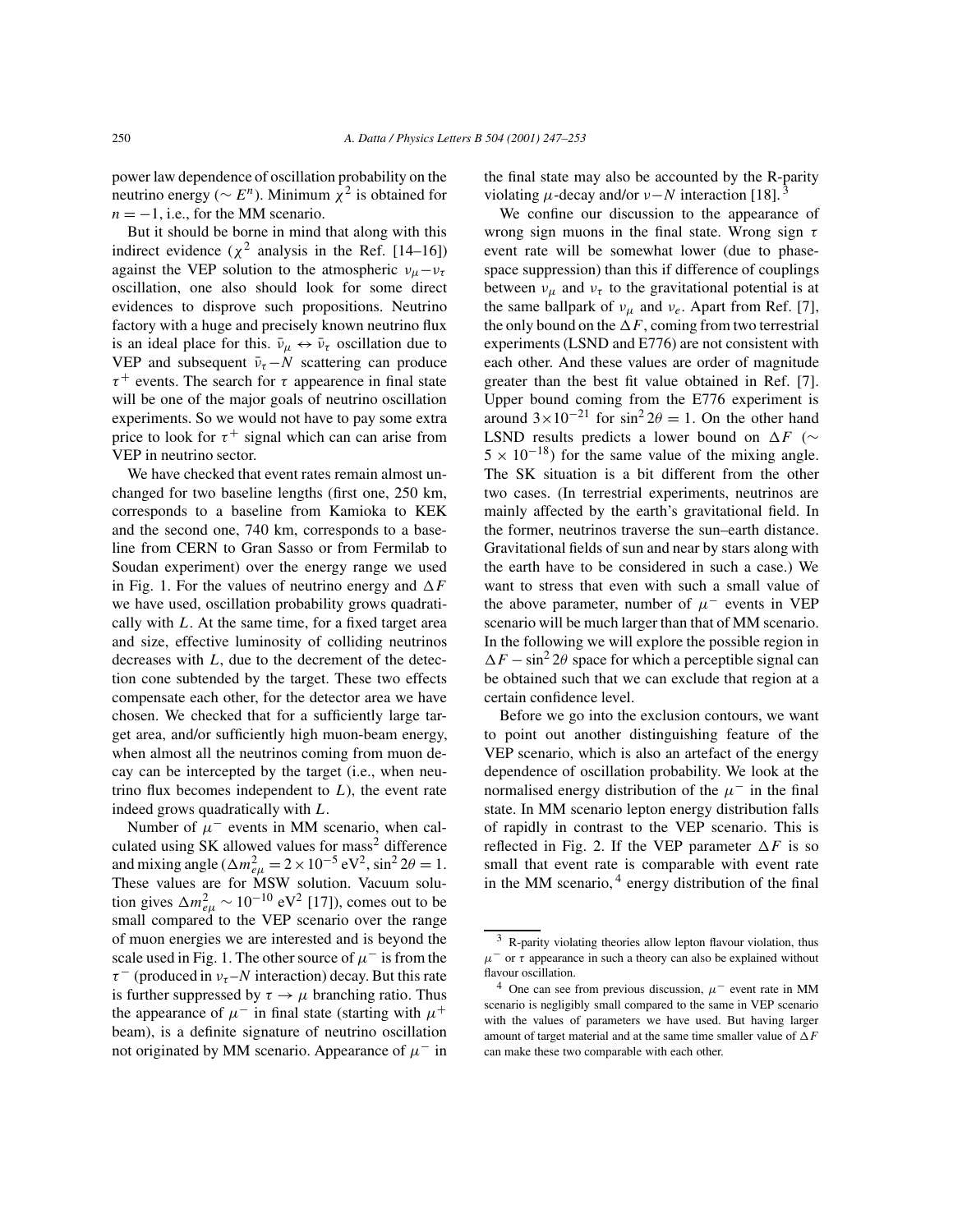

Fig. 2. Normalised  $\mu^-$  energy distribution at a 50 GeV muon storage ring. Solid curve is for MM scenario and the dashed curve is for VEP scenario  $A_d$  is the target area.

state lepton can be used to discriminate between these two scenarios. So one can have an idea about the energy dependence of the oscillation probability from the lepton energy distribution. If one concentrates on the  $\mu^-$  appearance rate, then MM scenario is outnumbered by VEP scenario. Strong constraint can be put on this scenario from the wrong sign muon search. We have already mentioned about  $\mu^-$  or  $\tau^+$ appearance due to the R-parity violating interaction at a muon storage ring. Wrong sign muon or tau events can be accounted without the oscillation phenomena in such a kind of theories. Here also the lepton energy distribution is expected to be different from MM scenario.

Until now, we have used the best fit values for  $\Delta F$ and  $\sin^2 2\theta$  as given in Ref. [7], but the main purpose of this Letter is to point out that even a tiny violation of equivalence principle can be detected at a muon storage ring facility and can be distinguished from the MM scenario quite efficiently. In the following we like to show, in the  $\Delta F - \sin^2 2\theta$  plane, the region which can be excluded at 95% C.L. (see Fig. 3).

From our previous discussions, it is clear that  $\mu^-$  appearance search is the best probe for VEP at



Fig. 3. 95% exclusion contour in  $\Delta F_{e\mu} - \sin^2 2\theta$  plane for 50 and 20 GeV muon storage ring from wrong sign muon signal.

a neutrino factory. Firstly,  $\mu^-$  event rate is higher than the  $\tau^-$  event rate. And with experimentally allowed values of MM parameters, one cannot have  $\mu^-$  signal from MM scenario. We will present the exclusion contours from  $\mu^-$  appearance search for two values of beam energy.

We will not discuss here in details the possible backgrounds for such signals. These issues have been discussed in Ref. [19]. We have applied the same kind of cuts to reduce the background:

$$
p_T^{\mu^-} > 2 \text{ GeV},
$$
  
\n
$$
\Delta R_{\mu^- X} > 0.4.
$$
 (5)

 $\Delta R_{\mu^- X}$  is the isolation between the  $\mu^-$  and the DIS hadronic products. After applying the above set of cuts the signal efficiency comes out to be 70%. The other source of wrong sign muon is from the decay of the wrong sign taus' coming from the  $v_\tau$ –N scattering. These  $v_\tau$ s come from  $v_e \leftrightarrow v_\tau$  oscillation. So this is also due to flavour oscillation and add to our signal. But we confine ourselves to two flavour oscillation only and do not add the numbers of wrong sign muons coming from tau decay.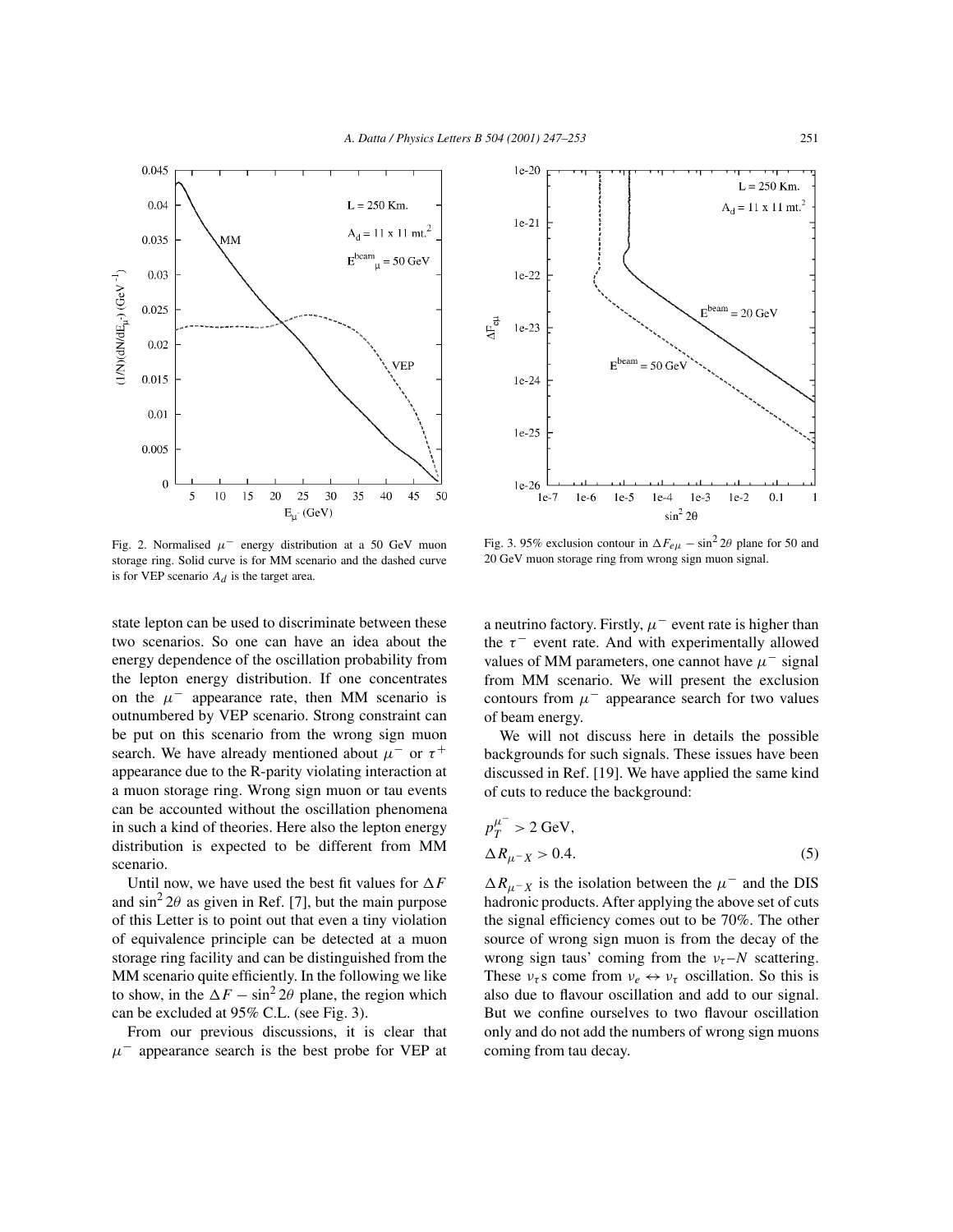The exclusion contour depicts the fact that for small values of  $\Delta F$  one need maximal mixing between the flavours. For higher values of VEP parameter very small mixing would sufficient to produce enough number of signal events. For  $\Delta F$  less than  $10^{-23}$ , sin<sup>2</sup>  $2\theta$ and  $\Delta F$  are correlated in a linear fashion. In this region, oscillation wave-length  $\lambda$  (see Eq. 1) is much larger than the base-line length, L. For larger values of  $\Delta F$ , L is comparable with  $\lambda$ . Here,  $\sin^2(\Delta F E_v L)$ attains its maximum value. This explains the correlation between the two oscillation parameters near the 'knees' of the contours. For even higher values of  $\Delta F$ ,  $L \gg \lambda$  and the sin<sup>2</sup>( $\pi L/\lambda$ ) can be approximated by 1/2. This causes the sharp rise of the contour almost independent of mixing angle.

A different phenomenon which also cause the neutrino oscillation with the same neutrino energy dependence of oscillation probability, is the violation of special relativity (VSR) [20]. One can parametrised the oscillation probability in the same way. So the above analysis is completely applicable to VSR also. The energy distribution and exclusion contours derived above would be the same for the later.

## **3. Conclusions**

To summarise, we have shown that at a muon storage ring with moderate energy, neutrino flavour oscillation due to VEP can be probed. The  $\mu^-$  appearance event rate due to  $v_\mu$ –N DIS has been calculated within RG improved parton model. We compared the VEP results with the MM results and have shown that, the former will give overwhelmingly large number of wrong sign muon events than the later. In VEP model, the number of  $\mu^-$  events increases with beam energy. The energy distributions of the final state muon have also been compared for two different scenario. If the violation of equivalence principle is so small that it would produce number of events comparable with that of mass mixing model, then energy distribution of the final state lepton can be used as a discriminator. Finally we have shown the 95% C.L. exclusion contours in the  $\Delta F_{e\mu} - \sin^2 2\theta$  plane for two different muonbeam energy.

## **Acknowledgements**

The author acknowledges useful discussions and suggestions regarding this work with A. Raychaudhuri, B. Mukhopadhyaya and U. Sarkar.

# **References**

- [1] B. Pontecorvo, Zh. Eksp. Teor. Fiz. 33 (1957) 549; B. Pontecorvo, JETP 6 (1958) 429;
	- B. Pontecorvo, JETP 53 (1967) 1717;
	- B. Pontecorvo, JETP 26 (1968) 984;
	- L. Wolfenstein, Phys. Rev. D 17 (1978) 2369;
	- S.P. Mikheyev, A.Yu. Smirnov, Yad. Fiz. 42 (1985) 1441;
	- S.P. Mikheyev, A.Yu. Smirnov, Sov. J. Nucl. Phys. 42 (1985) 913;

S.P. Mikheyev, A.Yu. Smirnov, Nuovo Cimento C 9 (1986) 17; N. Hata, S. Bludman, P. Langacker, Phys. Rev. D 49 (1994) 3622;

H.A. Bethe, Phys. Rev. Lett. 56 (1996) 1305;

J.J. Bahcall, P.I. Krastev, A.Yu. Smirnov, Phys. Rev. D 58 (1998) 096016.

- [2] Y. Suzuki, Talk given at the XIX Internatinal Conference on Neutrino Physics and Astrophysics, see, http://nu2000.sno. laurentian.ca/Y.Suzuki;
	- Y. Fukuda et al., Phys. Rev. Lett. 81 (1998) 1158;
	- Y. Fukuda et al., Phys. Rev. Lett. 82 (1999) 2430;
	- B. Cleveland, Astrophys. J. 496 (1998) 505;
	- B. Cleveland, Nucl. Phys. B Proc. Suppl. 38 (1998) 47;
	- Y. Fukuda et al., Phys. Rev. Lett. 77 (1996) 1683;
	- W. Hampel et al., Phys. Lett. B 447 (1999) 127;
	- J.N. Abdurashitov et al., Phys. Rev. C 60 (1999) 055801.
- [3] Y. Fukuda et al., Phys. Rev. Lett. 81 (1998) 1562;
	- E. Lisi, Talk given at the XIX International Conference on Neutrino Physics and Astrophysics, http://nu2000.sno. laurentian.ca/E.Lisi;

H. Sobel, Talk given at the XIX International Conference on Neutrino Physics and Astrophysics, http://nu2000.sno. laurentian.ca/H.Sobel.

- [4] Some recent reviews are, A. Rubbia, Acta Phys. Pol. B 30 (1999) 2351;
	- W. Grimus, Acta Phys. Pol. B 30 (1999) 3067;

E.Kh. Akhmedov, hep-ph/0001264;

- A. Raychaudhuri, Pramana J. Phys. 54 (2000) 35.
- [5] M. Gasperini, Phys. Rev. D 38 (1988) 2635; A. Halprin, C. Leung, Phys. Rev. Lett. 67 (1991) 1833.
- [6] K. Iida, H. Minakata, O. Yasuda, Mod. Phys. Lett. A 8 (1993) 1037;

J. Pantaleone, A. Halprin, C.N. Leung, Phys. Rev. D 47 (1993) R4199;

M.N. Butler, S. Nazawa, R. Malaney, A.I. Boothroyd, Phys. Rev. D 47 (1993) 2615;

H. Minakata, H. Nunokawa, Phys. Rev. D 51 (1995) 6625;

J.R. Mureika, R. Mann, Phys. Rev. D 54 (1996) 1762; Also see Ref. [12].